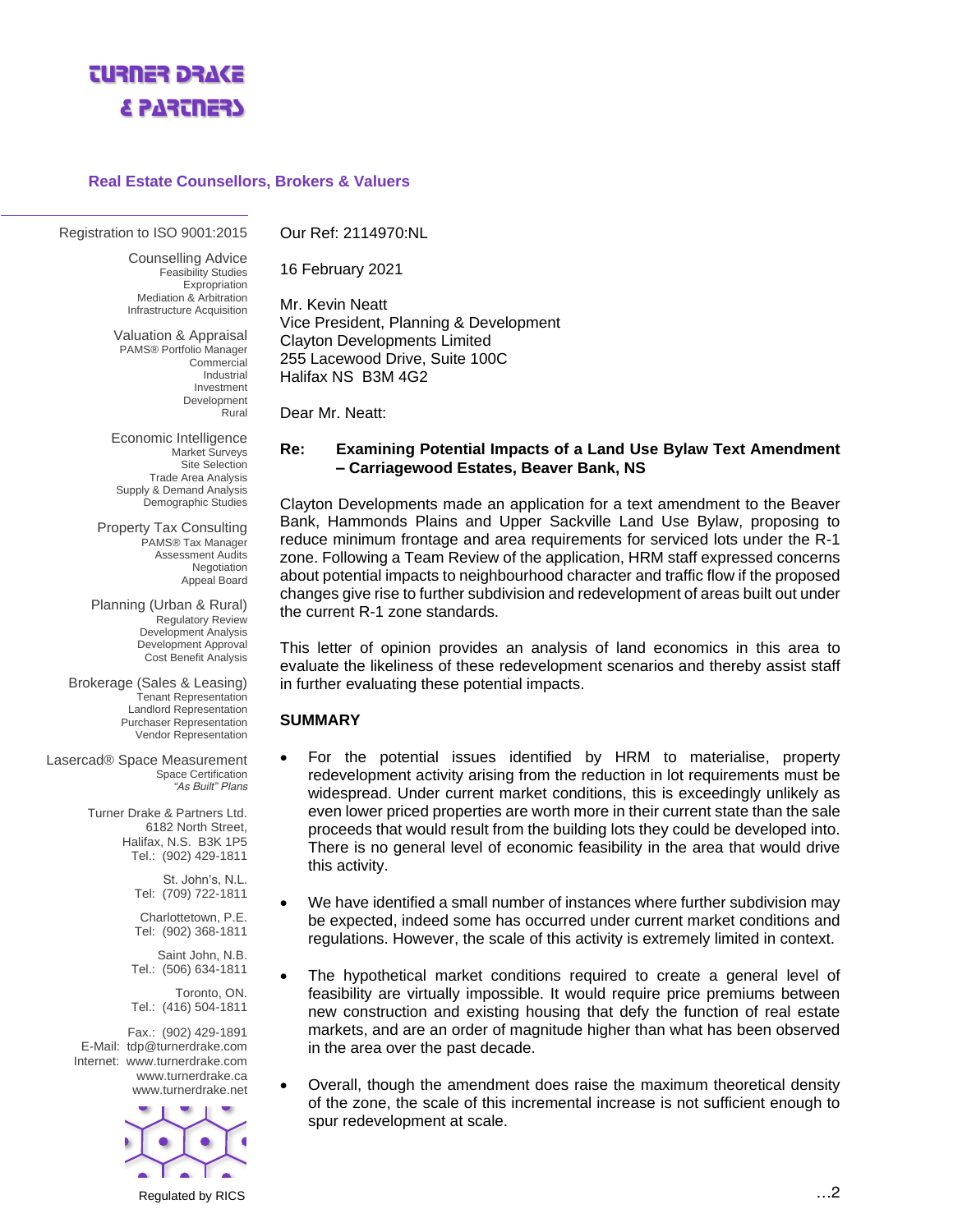# **BACKGROUND**

On October 27, 2020 Clayton Developments made an application for a text amendment to the Beaver Bank, Hammonds Plains and Upper Sackville Land Use Bylaw, proposing to change the following minimum requirements for serviced lots under the R-1 zone:

- reduce the minimum lot frontage to 40ft (currently 60ft), and
- reduce the minimum lot area to 4,000ft<sup>2</sup> (currently 6,000ft<sup>2</sup>).

This application arises in the context of Clayton's Carriagewood Estates subdivision, and a desire to develop portions of the remaining project area under these smaller standards, which is itself a response to increasing construction costs and changing suburban market preferences.

Halifax Regional Municipality staff provided a Team Review of the application, dated January 18, 2021. As this text amendment would alter lot standards for all areas subject to the R-1 zone, and not just the Carriagewood Estates project area, staff have correctly considered the potential implications of the application for areas beyond the immediate project site.

Of relevance to this letter, HRM staff noted that the reduction in lot frontage creates a mathematical possibility for existing lots to be further subdivided: either in and of themselves, or with minimal consolidation efforts (e.g. two 60ft lots redeveloped as three 40ft lots, or one 80ft lot into two 40ft lots). This increases the potential maximum dwelling density of lands zoned R-1. Of principal concern is the potential for negative traffic impacts in the Beaverbank Road corridor if widespread redevelopment of existing areas to the 40ft standard were to occur, though discussion of potential impacts to existing residential character was also included.

# **SUBJECT SITE**

The Subject Site is the remaining undeveloped lands of the Carriagewood Estates subdivision, identified as the entirety of PID 00468694 and outlined in yellow in the concept plan below. It contains approximately 88 acres of land, and represents 270 potential building lots. We note that the same lot yield is achievable under current R-1 zone standards. The impact of these changes to the Carriagewood project itself is a reduction in road construction and an increase in open space; the total dwelling unit count is unchanged.



Carriagewood Estates– Proposed Development Concept (Source: Clayton Developments)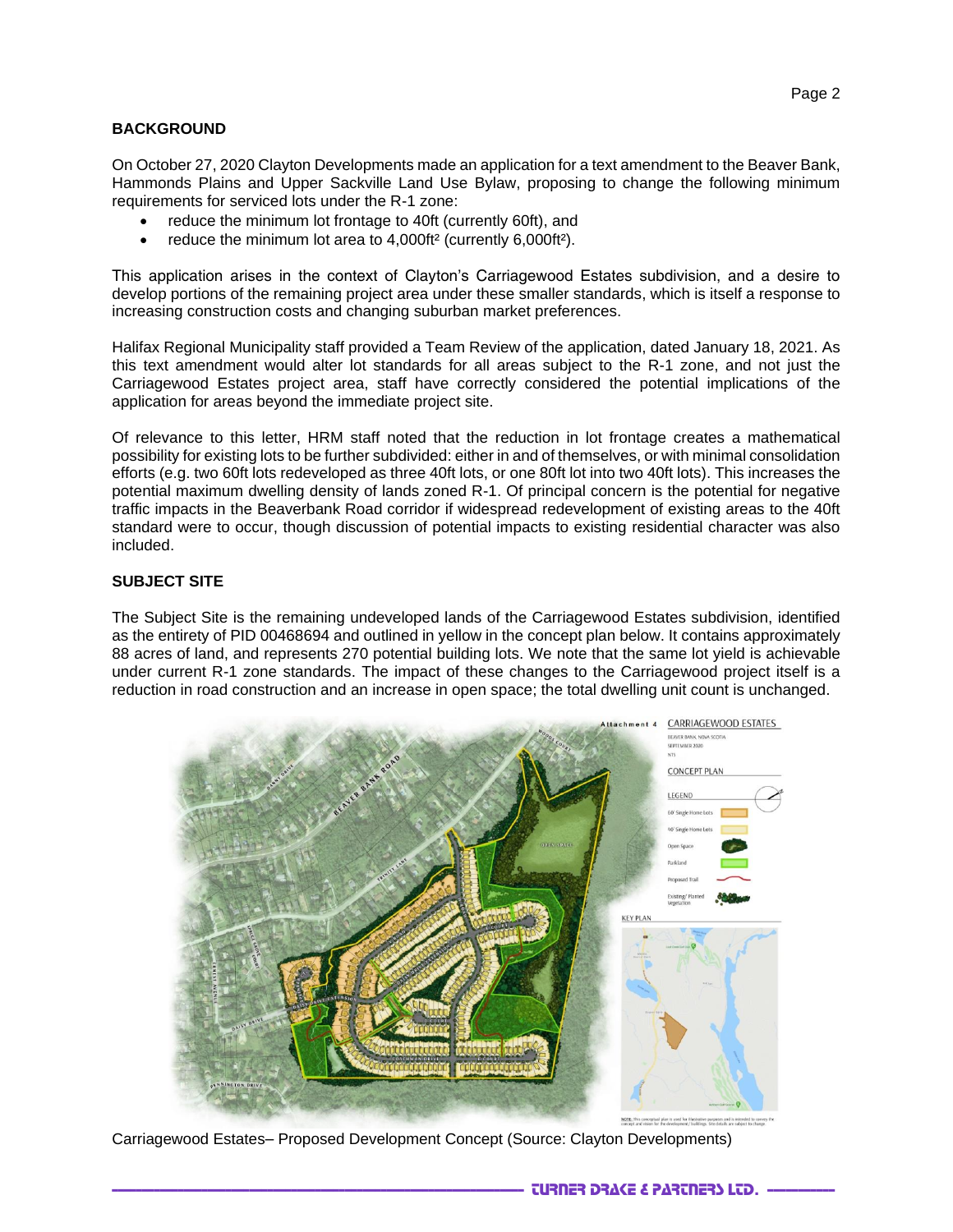# **R-1 ZONE AREA**

In addition to the Subject Site itself, the requested Land Use Bylaw amendment would apply to a significant quantity of other land in the plan area that is subject to the R-1 zone. However, the scale of practical impact is significantly smaller once subdivision regulations are considered; much of the R-1 lands are not within the service boundary, and in some areas where water-only services are required, the Beaver Bank / Hammonds Plains Growth Control Area overlay prohibits new street creation, effectively prohibiting further subdivision in those undeveloped lands. Our investigation focussed principally on the area indicated below:



R-1 Zone Context (Source: HRM Open Data, ServiceNS, Turner Drake)

Clayton has separately estimated that this frontage reduction would result in 14 additional lots being developed in the few remaining examples of enabled-but-undeveloped R-1 lands outside of the Carriagewood project. We have not analysed this independently as the incremental number of lots is minor, and therefore not material to our investigation.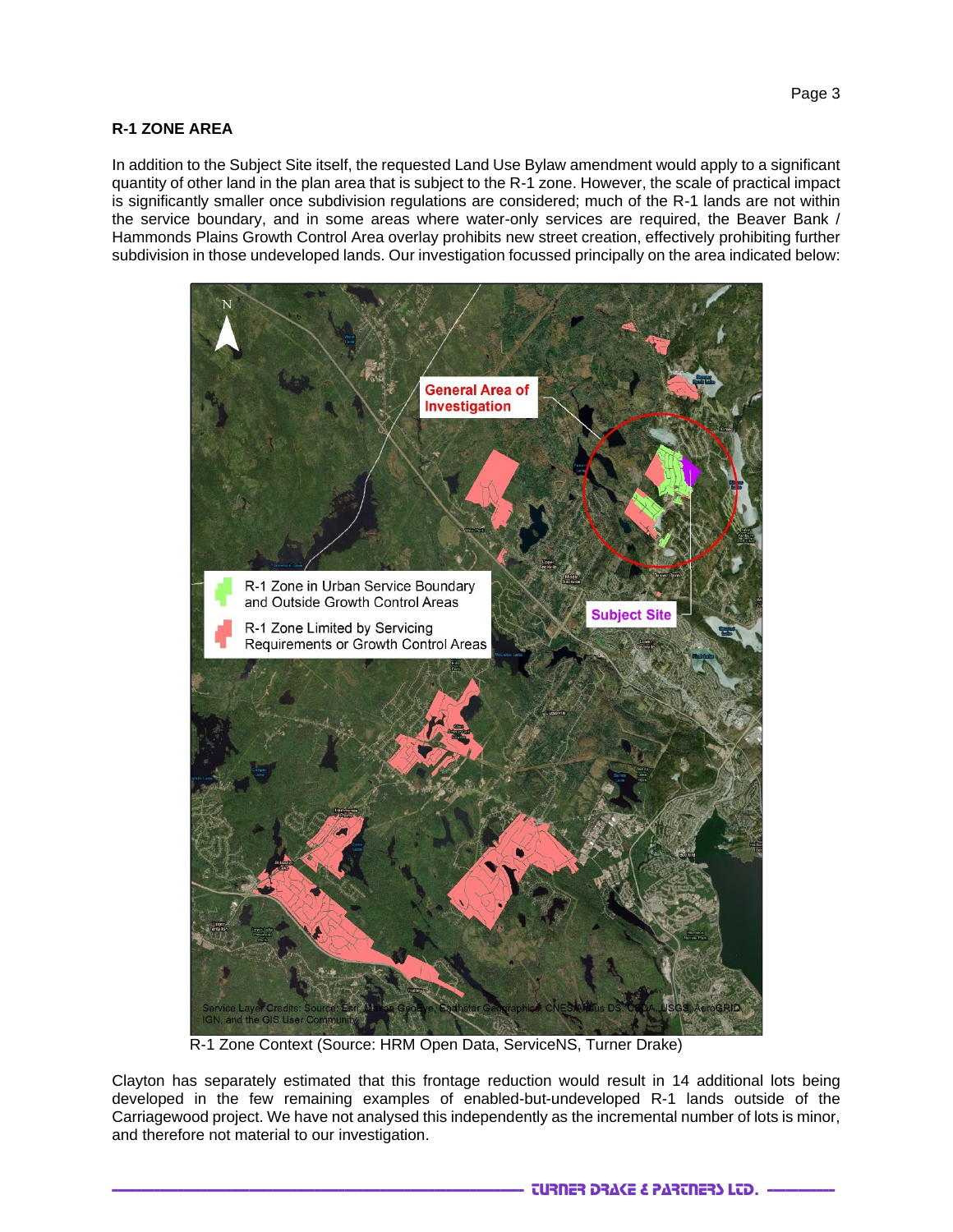# **KEY CONCEPTS IN LAND ECONOMICS**

In this letter we examine the economic feasibility of redevelopment arising from the proposed amendment. We analyse local real estate market data and current property boundary mapping to evaluate economic feasibility and further explore the potential for future market conditions under which we would expect stronger feasibility. We do this through a land economics approach which focusses on the value difference between properties in the area as they exist today, and the market value of saleable building lots that could be created from them. The original application package includes an annex (Attachment 6) with several simplified proformas which examine different plausible development scenarios to compare various costs and revenues and assess overall economic feasibility. While this is helpful, in our opinion it both overcomplicates the issue by considering the value of a completed redevelopment and the major costs required along the way, and overestimates the feasibility because it does not account for opportunity cost.

#### **Residual Land Value**

Land values for development sites are a derivative of the value associated with that site's Highest and Best Use. In land economics terminology, land captures the *residual value* that exists once all costs associated with new development (including builder/subcontractor profits) are subtracted from the market value of the finished project. In other words, due to competition in the industry for building sites, lots will tend to be bid up and ultimately purchased for the maximum amount that the successful buyer can afford, while still having a reasonable expectation that all their remaining costs will be recouped through the sale of the finished house. This means that all other construction costs incurred after the purchase of the building lot are superfluous, being already reflected in the market price for the lot to begin with.

#### **Opportunity Cost**

An opportunity cost arises when taking one course of action eliminates your ability to take the next best option. In the context of this letter, the opportunity cost associated with redevelopment of a property is the value that the owner could realise simply by selling it as-is. The development proformas in Attachment 6 of the application package assume redevelopment under the new lot standards would be undertaken by current property owners and therefore do not include costs for acquisition of their property, only others that are required to achieve a sufficient land assembly. This is accurate in a practical sense, but in a land economics sense it means that the negative financial returns shown by the bottom line calculation ignores the foregone revenue that the owner would have collected from their current property simply by selling it.

This foregone revenue is the *opportunity cost* that current property owners incur by redeveloping the property. They lose both the shortfall on development as the sales revenue does not cover the various development costs, and they also lose out on the proceeds of selling their property as it existed before redevelopment was undertaken. In most cases, this would further reduce the economic feasibility shown in Attachment 6, and by a significant margin. The exception to this is the final example of two 100ft lots where redevelopment is compared against the as-is sale value. This indirectly reflects opportunity cost and as a result, reflects a financial shortfall of \$270,000 compared to the far smaller shortfalls shown in the other examples.

#### **ANALYSIS**

#### **What Creates the Risk?**

Creating an opportunity to subdivide existing lots through regulatory changes in no way guarantees that it will occur. As HRM staff planners well know, there are planning entitlements across the municipality for land uses and development intensities, often decades old, which never come to fruition despite the regulatory opportunity. For example, there are existing residential properties in the R-1 zone area which are of sufficient size that two lots could be created under present zoning standards, in some cases even without the need to impact existing lot access or residential structures. Yet these have remained unsubdivided for decades. There are existing undeveloped building lots which could be built upon and contribute to an increase in population today, yet they remain underutilised for no reason other than the preference of their current owner. Conversely, sometimes property owners undertake development activities which defy any financial logic, but are driven by other unique and personal reasons. It is very difficult to account for individual behaviours and motivations, and one has to assume that if an option exists,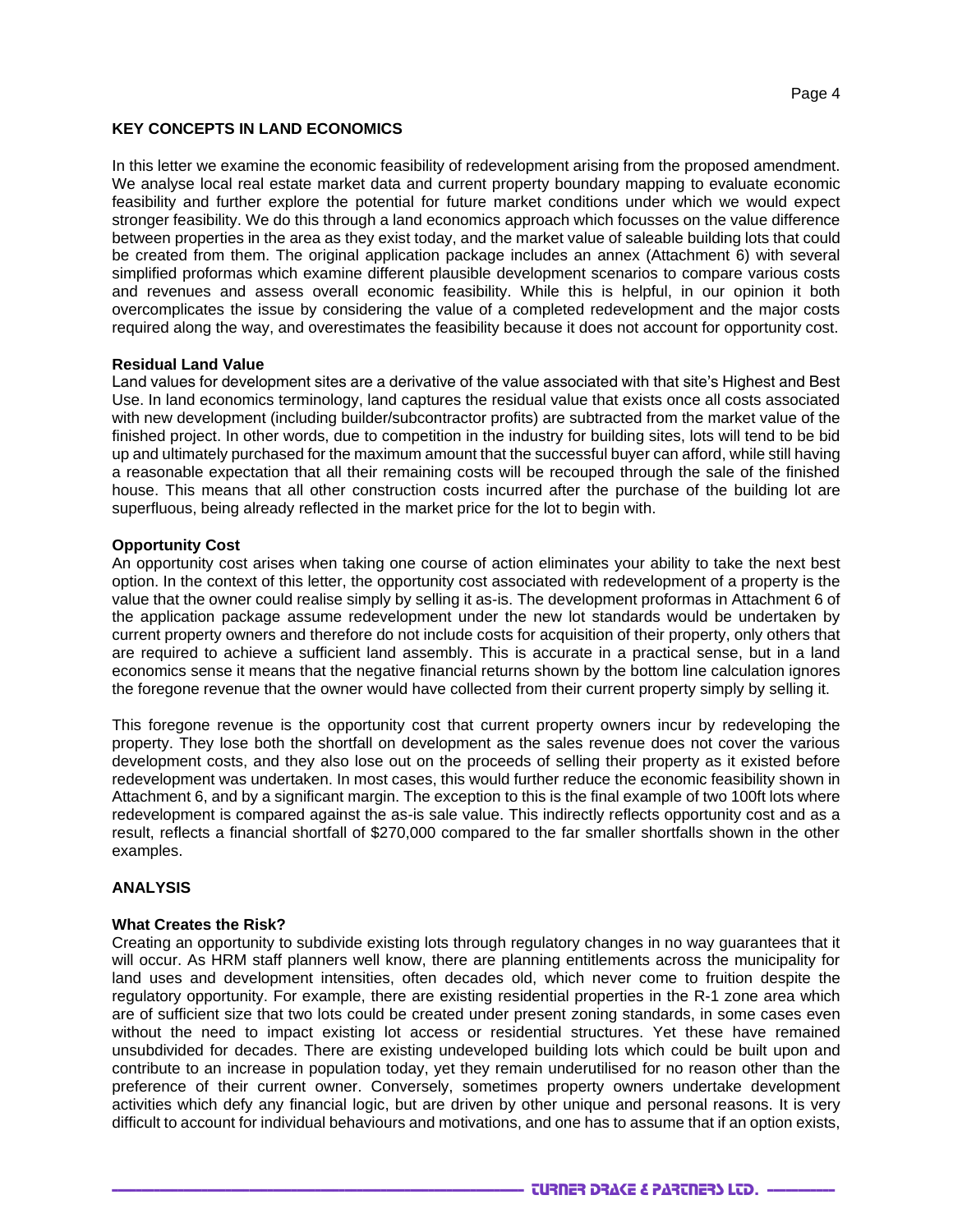someone, somewhere, is likely to take advantage.

However, staff concerns about potential traffic and neighbourhood character impacts require more than the occasional instance of odd individual behaviour. This potential resubdivision/redevelopment activity must occur broadly and frequently throughout the area in order to accumulate sufficient additional density as to create systemic impacts. This is unlikely to happen just because of the personal and unique needs of current property owners. It requires redevelopment activity to be undertaken on a *commercial* scale, which will only occur and be sustained under conditions of economic feasibility. Profit motives, not personal motives, would be required to drive that outcome.

The principal question we examine is whether an economic case exists under current market conditions for redeveloping existing properties under the standards of the proposed amendment. If such conditions exist and the amendment is adopted, we would expect to see widespread redevelopment over time, increasing density throughout the area, which could lead to the issues highlighted by the Team Review.

Most of the centrally serviced R-1 land within the plan area is already developed. If there is to be a significant increase in the number of building lots, it will involve demolishing existing homes to release the land for subdivision. The likelihood of that happening depends on the economic viability of the exercise, which in turn is driven by the market price of existing homes versus the market price of building lots within the area.

#### **Market Price of Existing Homes**

 $S = \text{S} = \text{S} = \text{S} = \text{S}$ 

We have researched the selling prices of all homes in the area over the past five years (2015 to 2020). There are a total of 197 sales, broken down by price as follows:

| Selling prices BEFORE Indexing: |           |                  |          |
|---------------------------------|-----------|------------------|----------|
| \$157,000 (min.)                | to        | \$200,000:       | 15 sales |
| \$200,001                       | to        | \$250,000:       | 46 sales |
| \$250,001                       | to        | \$300,000:       | 83 sales |
| \$300,001                       | to        | \$350,000:       | 37 sales |
| \$350,001                       | to        | \$439,000 (max): | 16 sales |
| Total sales 2015 to 2020        | 197 sales |                  |          |

Since prices have been increasing over this time period, a more accurate picture is achieved by indexing the selling prices of this dataset from the year of sale up to the current date:

| Selling prices AFTER indexing up to 2020: |    |                  |           |
|-------------------------------------------|----|------------------|-----------|
| \$195,000 (min.)                          | to | \$200,000:       | 2 sales   |
| \$200,001                                 | to | \$250,000:       | 18 sales  |
| \$250,001                                 | to | \$300,000:       | 59 sales  |
| \$300,001                                 | to | \$350,000:       | 70 sales  |
| \$350,001                                 | t٥ | \$487,000 (max): | 48 sales  |
| Total sales 2015 to 2020                  |    |                  | 197 sales |

Realistically, the entry level price for a home in the area is currently around the \$200,000 price point. Not surprisingly, these are older homes and several are located along the busy Beaverbank Road. More surprisingly, however, is that the homes in the lower price bracket have relatively large lots, with sufficient lot area and frontage to support a potential subdivision into two 40ft lots under the R-1 Zone changes being proposed (i.e. they exceed 80ft frontage and exceed 8,000 ft² in area). Consequently they become potential candidates for a tear-down under the proposed R-1 Zone changes.

#### **Market Price of Building Lots in the Area**

The new Splinter Court cul-de-sac off Daisy Drive at the entrance into the Subject Site provides a benchmark price point for building lots in the area. Eight lots were sold in 2019/2020 for a consistent price of \$79,900 to the same builder, and homes have subsequently been built and sold. These are typical 60 ft lots (though most are irregular due to the street configuration), which is the minimum requirement under the current R-1 Zone.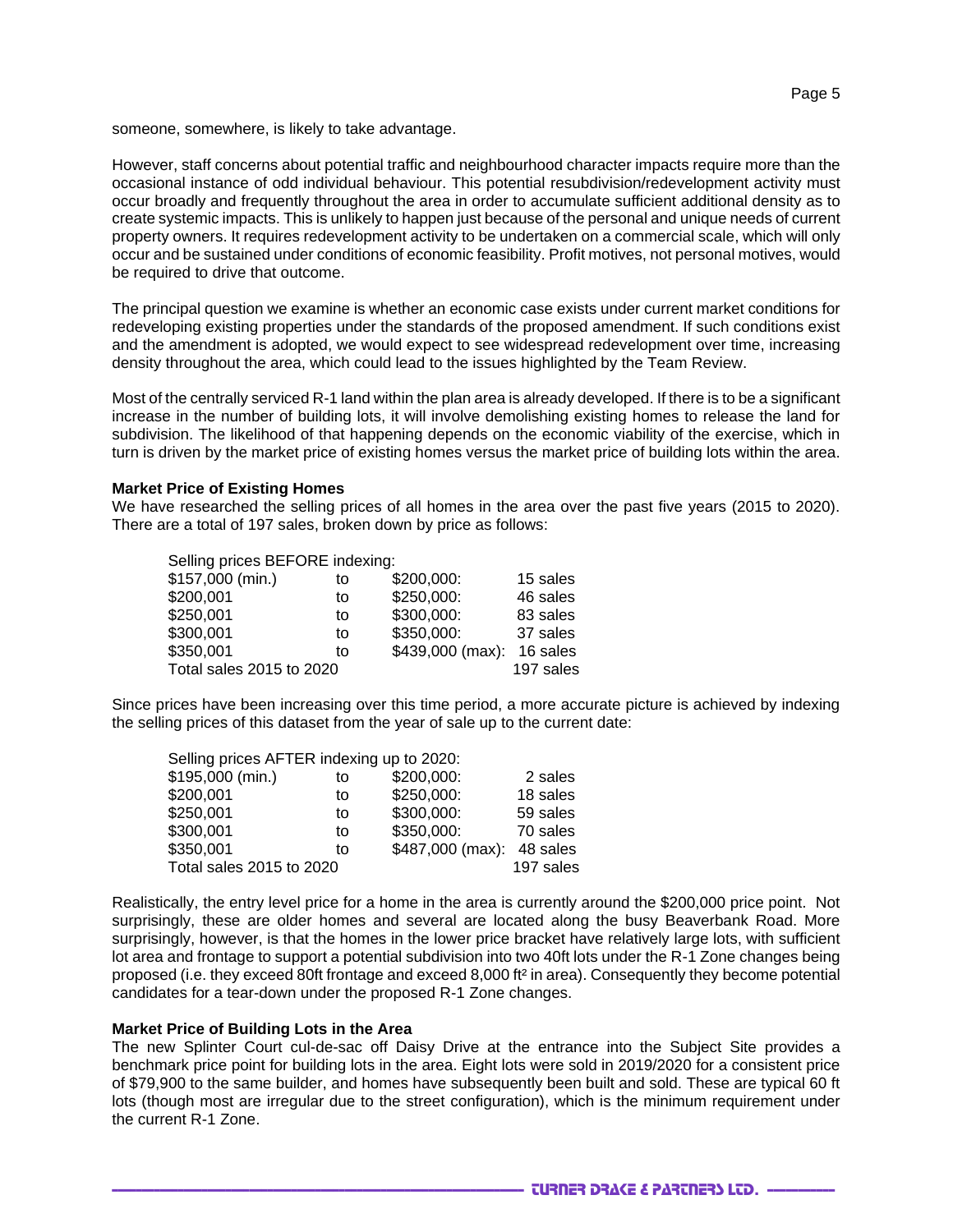More relevant to this exercise, however, is the small sample of building lots which have been subdivided and sold among the older housing streets within the area. Six examples were identified in the 2019/2020 period, ranging in price from \$55,000 (60ft frontage) to \$70,000 (75ft frontage). Intuitively, 40ft building lots among the older housing streets would command less.

### **Economic Viability of a Tear-down**

Clearly it is uneconomic to acquire an existing home, even at the entry level price point of \$200,000, to create two 40ft building lots worth no more than \$70,000 each, even without taking into account the cost of demolition, survey/subdivision fees, new sewer/water laterals and possible sales commissions on re-sale. Even if no acquisition were involved, the same principle applies; it would be uneconomic for an existing home owner to incur an opportunity cost by abandoning a home worth \$200,000 just to release its potential as two building lots worth a combined \$140,000.

Potentially there might be opportunities to acquire an entry level home with sufficient frontage to create three (or more) 40ft lots. The only clear example we have found within the past five years was a 2015 sale of a home on Barrett Road at \$208,000 (indexed up to  $2020 = $277,000$ ) with 228ft frontage and 83,600 ft<sup>2</sup> lot size, potentially capable of supporting five 40ft lots. At the time, it was marketed with the "potential to subdivide into three (60ft) separate lots" under the existing R-1 Zone requirements but it has not been subdivided to date. This is a fairly isolated example; it is one of only seven homes on the northern side of Barrett Road which were in the non-serviced district when they were built, but which now fall within the both the sewer and water service boundaries with services now installed along the road. Hence these homes occupy vastly oversized lots and, depending on their value, could meet the economic viability test for a teardown.

## **Other Potential Opportunities for Subdivision**

We have found isolated examples within the area of building lots being subdivided from surplus land next to an existing home, with no requirement to tear-down an existing structure. The examples we have found are on Carrie Crescent, Franklyn Drive and Sherri Lane, all older housing districts, and the subdivisions created between one and three new building lots with no tear-down involved. Because of the configuration of the surplus land, only one example could potentially have yielded an extra lot under the proposed 40ft frontage reduction. There will likely be other such opportunities for creating building lots from surplus lands within the area, but the prospect of yielding more lots with 40ft frontages versus the existing 60ft is unlikely to be significant, on top of the overall rarity of these instances.

#### **Potential Feasibility under Other Conditions**

With only few exceptions that mostly serve to prove the rule, we have found that the value difference between existing properties and new building lots is not sufficient to support economically feasible redevelopment to a 40ft lot standard. If redevelopment of existing R-1 lands is generally unfeasible under current market conditions, are there conditions under which that feasibility turns positive, and are they plausible?

Given our feasibility test is dependent on only two factors, the selling price of building lots and the selling price of existing properties, it should be apparent that economic feasibility would be improved if building lots were to increase in value, existing properties were to decrease in value, or a combination of both. The two most common redevelopment scenarios would be turning existing 80ft residential properties into two 40ft building lots, and turning assemblies of two existing 60ft residential properties into three 40ft building lots. Ignoring all costs associated with redevelopment itself, this would suggest that new 40ft building lots must be worth:

One home into two lots  $= 1/2 = 50.0\%$  of the market value of an existing 80ft residential property Two homes into three lots  $= 2/3 = 66.7\%$  of the market value of an existing 60ft residential property

In our valuation experience, prices for residential building sites are a fairly stable proportion of the expected market value of the project on completion, typically accounting for 15% to 25% of finished property value (most often around 20%). This is a reflection of households' priorities between attributes of the residential structure itself, and the location/characteristics of the lot it sits on. To illustrate this relationship, we undertook a spot-check of new home sales in recent years at various suburban locations around HRM. The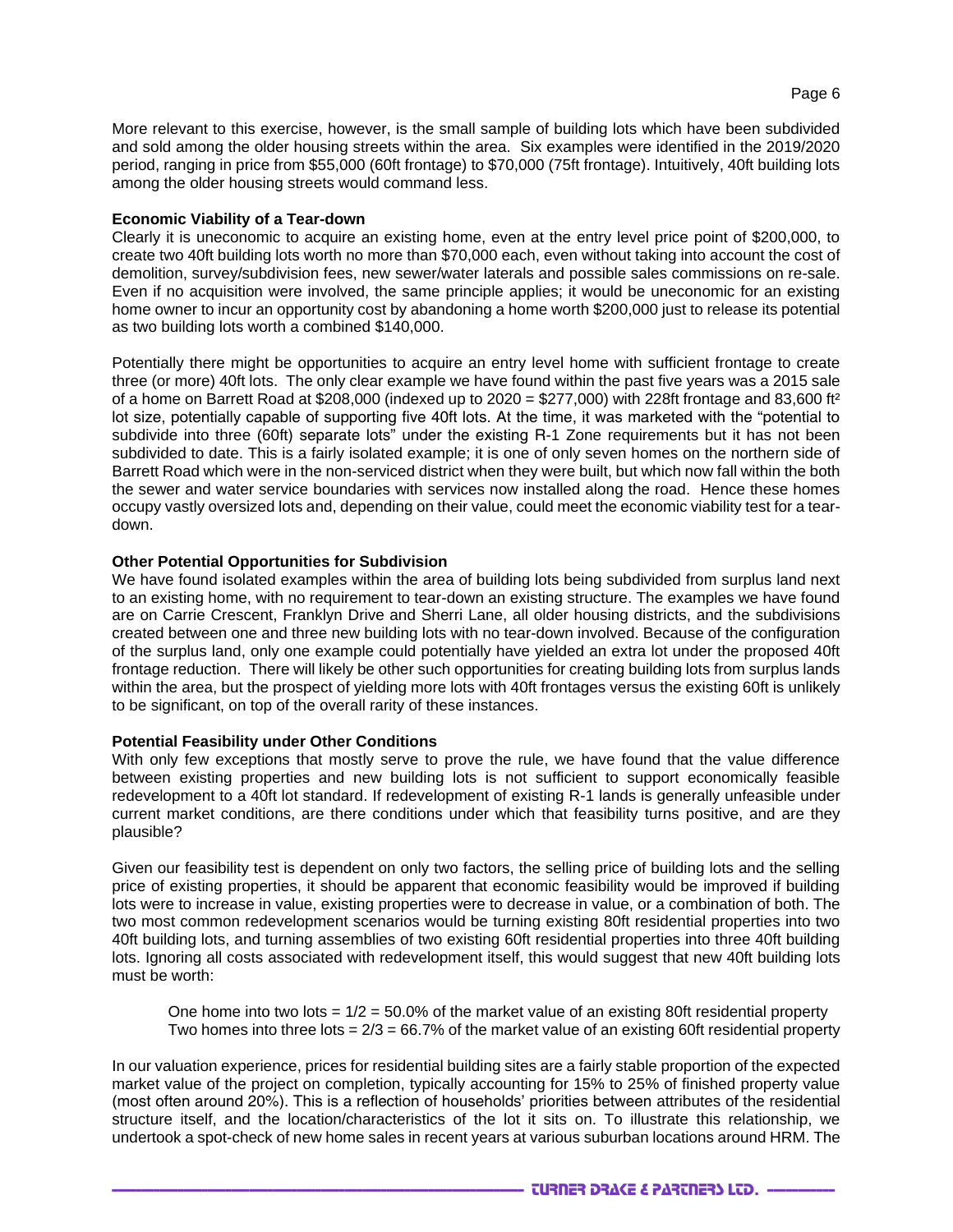table below shows a relatively consistent lot value proportion, despite differences in time, location, and overall price point:

| <b>Location / PID</b>                         | <b>Building Lot Price</b>                                                                                             | <b>Finished Home Price</b><br>(excl. HST) | Lot Value<br>Percent of<br><b>Finished</b> |
|-----------------------------------------------|-----------------------------------------------------------------------------------------------------------------------|-------------------------------------------|--------------------------------------------|
| Lost Creek, Beaver Bank                       | \$75,000                                                                                                              | \$360,776                                 | 20.79%                                     |
| PID 41381641                                  | sold Jun 26, 2020                                                                                                     | sold Dec 4, 2020                          |                                            |
| Indigo Shores, Sackville<br>PID 41196064      | \$121,477<br>sold Jan 14, 2020<br>(calculated at 25% of the<br>total price on a builder's<br>bulk purchase of 4 lots) | \$612,522<br>sold Oct 1, 2020             | 19.83%                                     |
| Kinloch, Fall River                           | \$87,500                                                                                                              | \$388,170                                 | 22.54%                                     |
| PID 41381336                                  | sold Apr 15 2020                                                                                                      | sold Jul 29, 2020                         |                                            |
| Kingswood North,<br>Lucasville<br>PID41169764 | \$77,500<br>sold Jan 14, 2019<br>(calculated at 25% of the<br>total price on a builder's<br>bulk purchase of 4 lots)  | \$326,855<br>sold Jul 8, 2020             | 23.71%                                     |
| West Bedford, Bedford                         | \$102,500                                                                                                             | \$478,174                                 | 21.44%                                     |
| PID 41420944                                  | sold Feb 11, 2016                                                                                                     | sold May 3, 2017                          |                                            |
| <b>Russel Lake West</b>                       | \$125,400                                                                                                             | \$552,000                                 | 22.71%                                     |
| PID 41350943                                  | sold Jun 9, 2017                                                                                                      | sold May 28, 2020                         |                                            |

In addition to our experience, this relationship is apparently consistent across North America. It is an accepted ratio within the development industry, even to the extent that it often appears in land economics literature, as exemplified by Glaesar & Gyourko (2018):

… to estimate the value of a price of land, we use an industry rule of thumb based on an ad hoc survey of home builders that land values are no more than 20 percent of the sum of physical construction costs plus land in a relatively free market with few restrictions on building. We have used this metric in earlier research (Glaeser and Gyourko 2003, 2008), and it continues to be relevant and consistent with the data...  $(p.8)^1$ 

Taking this 20% figure, we can translate the previously discussed price relationship between existing homes and new building lots into an estimate of the same relationship between existing homes and new construction homes:

*One 80ft property into two 40ft lots* 50% of existing property value ÷ 20% lot to finished property value -100% for initial conditions = 150% price premium for new over existing homes

*Two 60ft properties into three 40ft lots* 66.7% of existing property value ÷ 20% lot to finished property value -100% for initial conditions = 233.5% price premium for new over existing homes

The foregoing suggests that we could expect to see basic lot subdivision approach economic feasibility when prices for new construction homes are at least 150% more than existing home prices, with feasibility

<sup>1</sup>Glaeser, E., Gyourko, J. (2018). The Economic Implications of Housing Supply. *Journal of Economic Perspectives,* Volume 32(1), 3-30. <https://pubs.aeaweb.org/doi/pdfplus/10.1257/jep.32.1.3>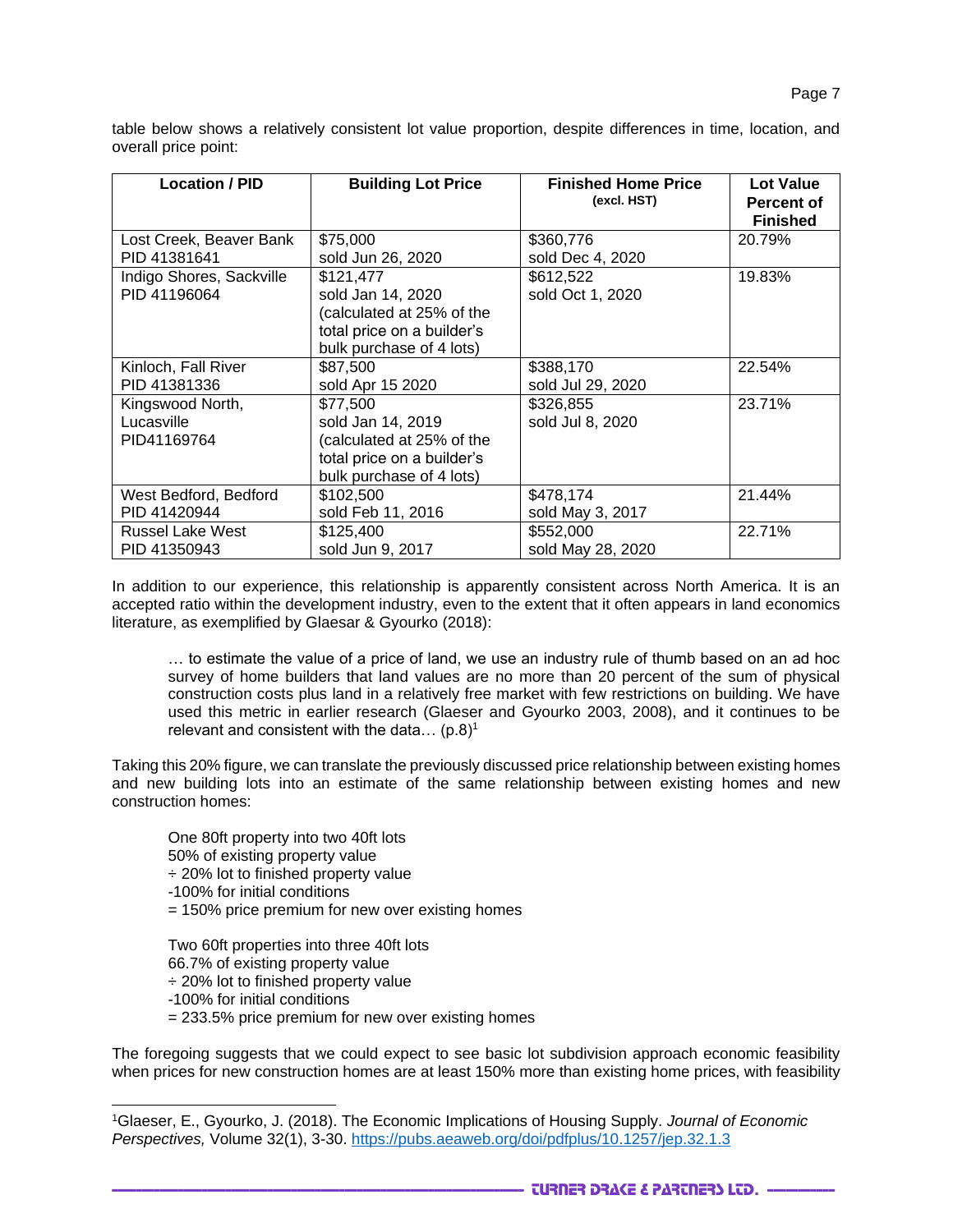for broader assembly and redevelopment activity requiring even higher premiums of 233.5%.

#### **Plausibility of Other Conditions**

In our professional opinion, it is virtually impossible for the price premiums identified in the foregoing section to be observed in the market as a general condition. This is because prices for new and existing residential properties are inherently linked; existing homes are a substitute product for new construction homes. If prices for new builds get too high, purchasers will look to options in the resale market that represent a more attractive value, either purchasing an older existing property and using the price difference to invest in renovations, or simply pocketing the difference for other priorities. So, while the market always expects new construction homes to command a premium over similar existing homes, that premium cannot get too high before market activity shifts bring the prices of existing properties back up to speed. Only under extreme supply constraints, in niche/luxury housing areas, and at comparatively small scales would such conditions be possible (e.g. teardown and redevelopment of waterfront lots on the Northwest Arm).

To further substantiate our opinion, we have assembled home sales data for the entire Beaver Bank submarket area (as defined by MLS®) over the past decade to compare sale prices of new and existing homes and calculate the resulting premium:

| Sale<br>Year | All Types |            | 3 Bedroom |           | 4 Bedroom  |         |           |            |         |
|--------------|-----------|------------|-----------|-----------|------------|---------|-----------|------------|---------|
|              | Resale    | <b>New</b> | Premium   | Resale    | <b>New</b> | Premium | Resale    | <b>New</b> | Premium |
| 2011         | \$241,408 | \$297,050  | 23%       | \$229,589 | \$306,900  | 34%     | \$259,035 | \$380,000  | 47%     |
| 2012         | \$260,235 | \$320,333  | 23%       | \$252,583 | \$304,000  | 20%     | \$278,366 | \$328,500  | 18%     |
| 2013         | \$262,030 | no sales   |           | \$240,786 | no sales   |         | \$284,288 | no sales   |         |
| 2014         | \$260,102 | no sales   |           | \$254.290 | no sales   |         | \$268,476 | no sales   |         |
| 2015         | \$270,724 | \$385,755  | 42%       | \$252,078 | \$385,755  | 53%     | \$283,486 | no sales   |         |
| 2016         | \$271,459 | \$414.197  | 53%       | \$271,131 | \$384,696  | 42%     | \$289,562 | \$412,450  | 42%     |
| 2017         | \$278,311 | \$456.055  | 64%       | \$255,277 | \$362,700  | 42%     | \$310,552 | \$627,750  | 102%    |
| 2018         | \$287,513 | \$441,778  | 54%       | \$275,892 | \$369,384  | 34%     | \$305,817 | \$541,620  | 77%     |
| 2019         | \$293,194 | \$508,524  | 73%       | \$279,670 | \$406.714  | 45%     | \$311,185 | \$595,035  | 91%     |
| 2020         | \$338,418 | \$477,847  | 41%       | \$315,391 | \$456,523  | 45%     | \$362,632 | \$458,923  | 27%     |

|  | Average Price of New-Build Detached Housing versus Resale in Beaver Bank |  |
|--|--------------------------------------------------------------------------|--|
|--|--------------------------------------------------------------------------|--|

Any sale with home age listed as 0 or 1 year is considered new construction, all other sales with a listed building age are considered resale. Source: MLS®

This data clearly indicates the implausibility of observing new construction price premiums on the scale required by our previous estimates. In only one year, and only when narrowing the data to larger home categories, did this premium exceed 100%. At no point in the last decade, including recent years which have been among the strongest in living history for Halifax's residential property market, did market conditions approach anything close to what we estimate would be required to see broad redevelopment of existing residential properties.

#### **CONCLUDING REMARKS**

The text amendment proposed by Clayton for lowering frontage requirements in the R-1 zone does create a new possibility for development that raises the theoretical maximum density of R-1 lands by 50%. HRM staff have correctly flagged this as a potential source of unintended consequences; broad redevelopment could lead to traffic impacts and a relatively modest change to neighbourhood character.

To evaluate the risk of these consequences, we have examined real estate data for the local area and conclude that while some subdivision and redevelopment of existing residential properties may occur (we have found some examples of it occurring under current standards) these are unique and unlikely events. We conclude that current market conditions do not make this redevelopment activity feasible at a scale which could give rise to those unintended consequences.

Real estate markets can and do change, so we have also attempted to identify conditions under which this activity may become broadly feasible. In our opinion, it is not possible for real estate market functions to give rise to the price disparity between new and existing home values that would be required.